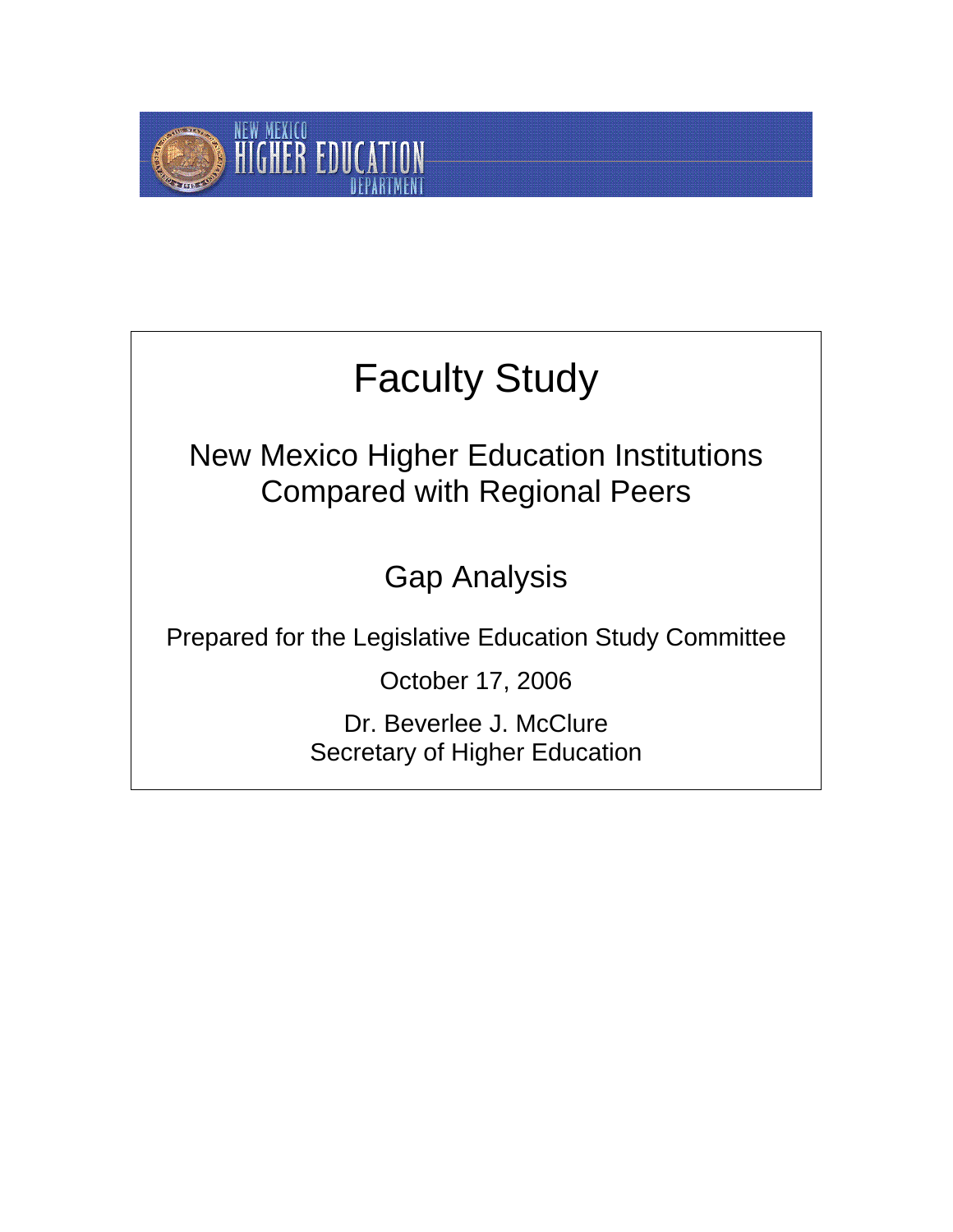#### *I. Introduction and Overview:*

This study addresses concerns regarding compensation disparities between New Mexico institutions and their peers. A recommended adjustment schedule with fiscal requirements is included, but not specific recommendations for faculty at individual institutions.

#### *University of New Mexico Health Science Center:*

This institution is unique in the state system of higher education with a unique mission (Teaching / Research / Private Practice / Business) and status of the related faculty. It is funded only partially by the existing higher education funding formula and receives additional appropriations from the legislature. In some cases, due to the unique nature of the medical center, faculty salaries are substantially above those at other institutions. Due to the unique and complex nature of the UNM Medical School, a separate study for that institution is recommended.

#### *Community College Peers -*

The charge was to identify colleges in the state with lower than average salaries, calculate the gap, and recommend modifications which would bring low salary colleges up to the current state average, which is dominated by Central New Mexico Community College due to the size of the faculty.

#### *II. Executive Summary:*

Closing the Gap: HED estimates correcting the current difference between salaries at New Mexico institutions and their peer averages will require an estimated \$25,218,000 in additional funding. Assuming this will occur over 4 years requires additional funds to off set an anticipated salary inflation of 3.5%, bringing the amount to approximately \$28,750,000. This will require an annual allocation of \$7,200,000 to allow the institutions to approximate the average salaries of their peers. All valves assume the inclusion of benefits in the calculations.

#### *III. Methodology Overview:*

The average salaries for New Mexico institutions were compared with regional peers to identify 'gaps' in faculty compensation. The differences between each New Mexico institution and its peer average is in turn weighted by the number of New Mexico faculty in each rank category to estimate the funds required to bring those salaries to approximate the average of their peers. These institution specific amounts are then summed to provide an estimated minimum allocation required to accomplish this goal. This amount is spread out over a four year implementation schedule, which includes expected inflation in peer salaries, in order to meet the peer average in a reasonable time with reasonable increases in salary expenditures.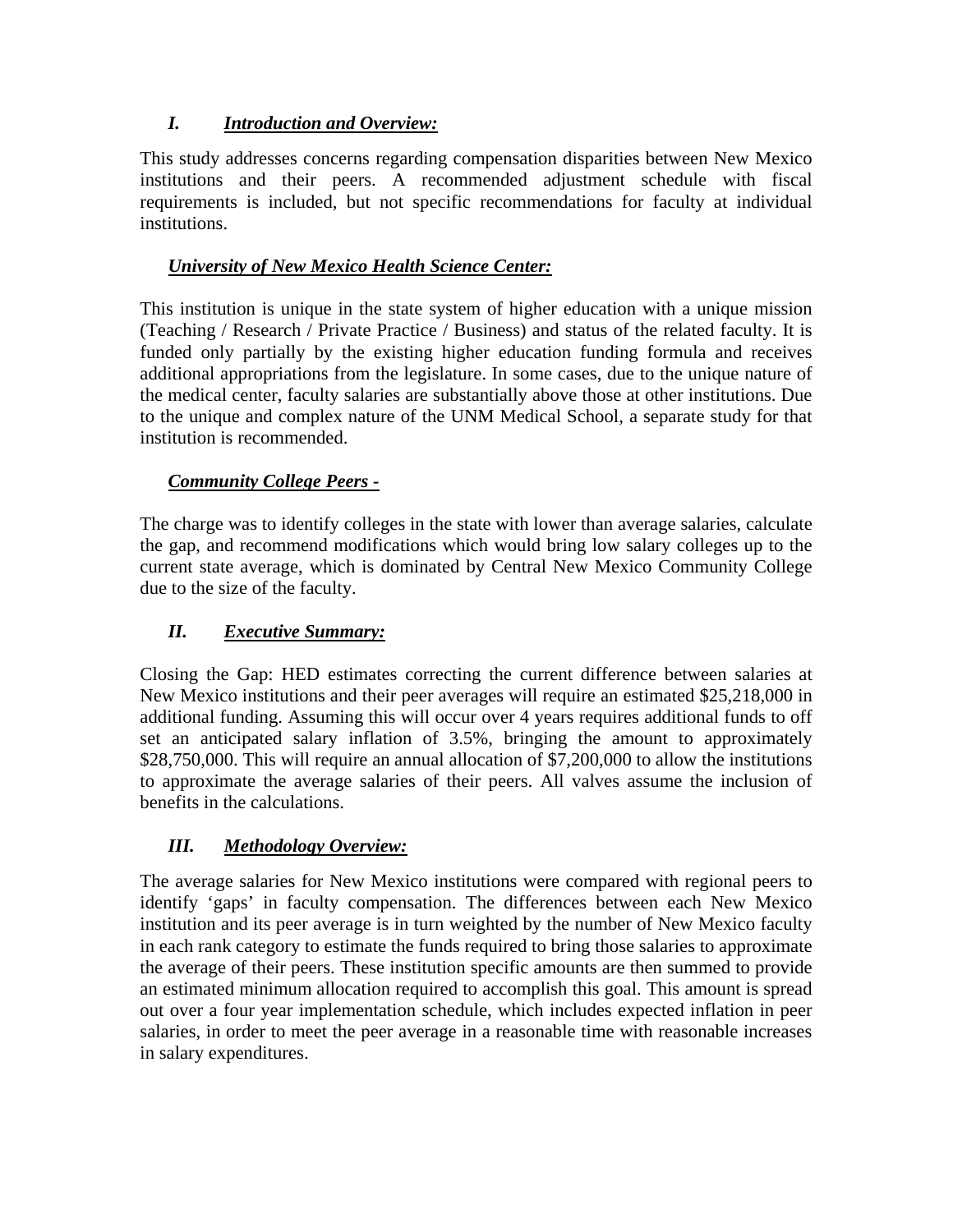Community college salaries were compared to the average for all New Mexico community colleges, which is dominated by Central New Mexico College. Those below the state average were identified as having a salary gap and a similar schedule was developed for those institutions.

The case of Northern New Mexico College is unique in that the institution is in transition as it expands its mission to include bachelor's and graduate degrees. Currently, however, it offers a primarily lower division curriculum, with a typical community college faculty; that is a faculty with fewer terminal degrees than other comprehensive institutions. All faculty are classified as instructors and salaries are in line with instructors at other comprehensive institutions. A number of bachelor's and graduate programs are proposed which will require additional faculty with terminal degrees. Those individuals are included in a separate table with the assumption they will be hired at the peer average for assistant professors at other comprehensive universities. Based on this assumption the salaries required for NNMC will be approximately \$1.9 million dollars for 32 additional faculty by 2009.

#### *IV. Detailed Summary of Findings: Salary and Benefits*

#### *Universities*

|          |                              | <b>Professor</b> | <b>Associate</b> | <b>Assistant</b> | <b>Instructor</b> | Lecturer | <b>No</b><br>Rank |
|----------|------------------------------|------------------|------------------|------------------|-------------------|----------|-------------------|
|          | <b>Weighted Peer Average</b> | \$125,646        | \$85,576         | \$76,664         | \$46,492          | \$55,605 |                   |
|          |                              |                  |                  |                  |                   |          |                   |
|          | New Mexico Tech              | \$98,015         | \$77,634         | \$70,461         | \$43,121          | \$49,772 |                   |
| Research | New Mexico State University  | \$89,741         | \$76,235         | \$64,064         | \$45,722          | \$0      |                   |
|          | University of New Mexico     | \$108,859        | \$78,810         | \$70,235         | \$66,684          | \$58,502 |                   |
|          | <b>Weighted average</b>      | \$101,194        | \$77,664         | \$67,318         | \$53,117          | \$58,094 |                   |
|          |                              |                  |                  |                  |                   |          |                   |

**Salary Gap Research Institutions v. Peers -\$24,452 -\$7,912 -\$9,345 \$6,626 \$2,489** 

|       | <b>Weighted Peer Average</b>                             | \$87,162   | \$72,781   | \$62,087  | \$45,971 | \$47,321   | \$59,074  |
|-------|----------------------------------------------------------|------------|------------|-----------|----------|------------|-----------|
|       |                                                          |            |            |           |          |            |           |
|       | Eastern New Mexico University                            | \$75,492   | \$61,917   | \$56,680  | \$46,410 | \$0        | \$0       |
| Comp. | New Mexico Highlands University                          | \$69,005   | \$63,529   | \$59,131  | \$0      | \$0        | \$54,676  |
|       | <b>Western New Mexico University</b>                     | \$65,766   | \$55,935   | \$59,390  | \$46,998 | \$0        | \$0       |
|       | <b>Weighted AVG</b>                                      | \$69,900   | \$61,057   | \$58,001  | \$46,583 | \$0        | \$54,676  |
|       | Salary Gap Comprehensive Institutions v.<br><b>Peers</b> | $-$17,262$ | $-$11,724$ | $-$4,086$ | \$612    | $-$47.321$ | $-$4,398$ |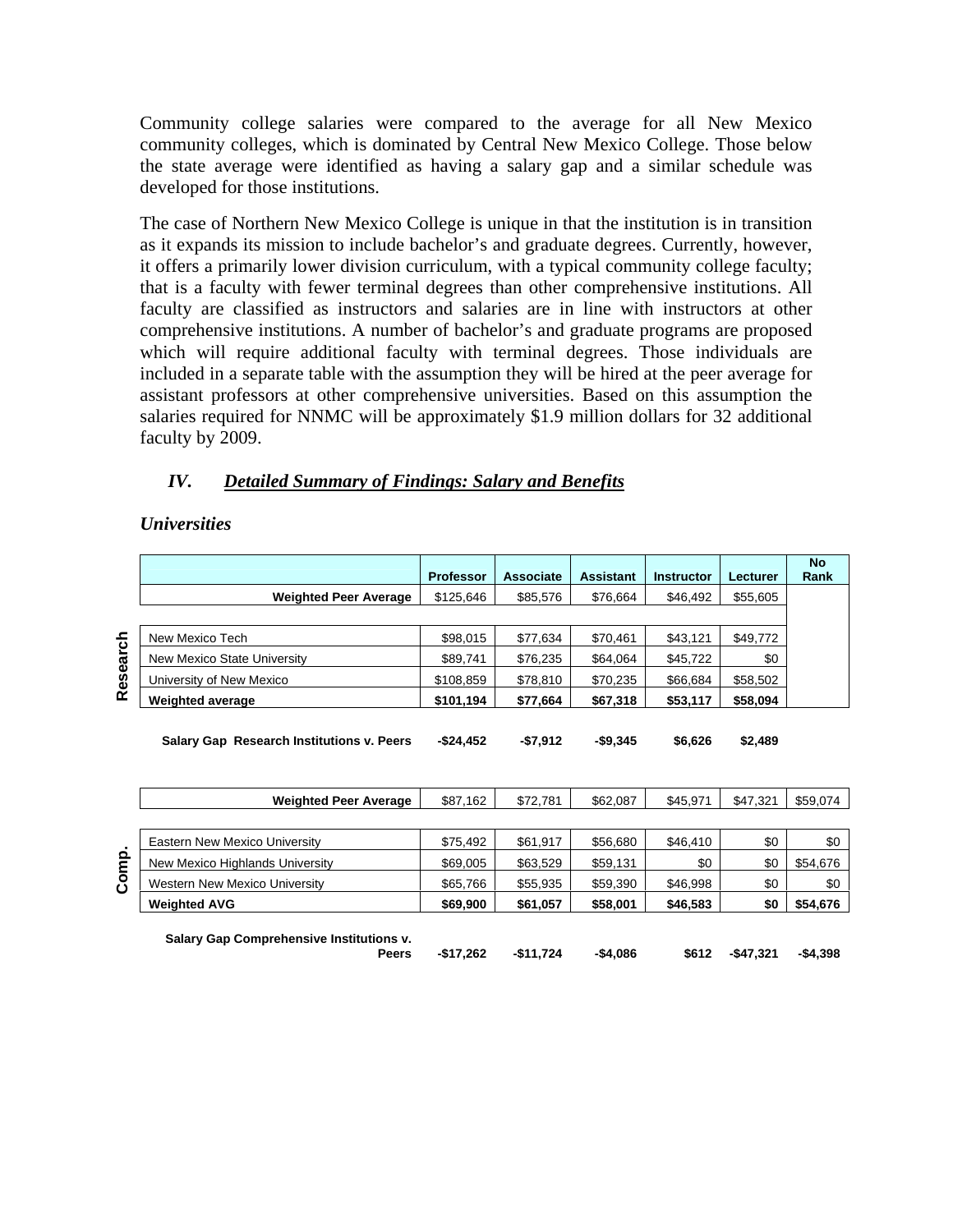### *Community Colleges*

| <b>Institution Name</b>        | <b>Number</b> | Average   | <b>Difference</b> |
|--------------------------------|---------------|-----------|-------------------|
| UNM T                          | 8             | \$63,905  | \$8,769           |
| <b>NMMI</b>                    | 79            | \$61,836  | \$6,701           |
| <b>SFCC</b>                    | 58            | \$61,665  | \$6,529           |
| UNM G                          | 66            | \$57,816  | \$2,681           |
| <b>SJC</b>                     | 96            | \$56,849  | \$1,713           |
| NMSU C                         | 25            | \$56,464  | \$1,329           |
| CCC                            | 50            | \$55,348  | \$213             |
| UNM <sub>V</sub>               | 24            | \$55,321  | \$185             |
| <b>CNM</b>                     | 330           | \$55,286  | \$150             |
| <b>NMJC</b>                    | 70            | \$54,778  | (\$358)           |
| NMSU G                         | 15            | \$53,814  | (\$1,322)         |
| <b>ENMU RUI</b>                | 3             | \$52,848  | (\$2,287)         |
| ENMU R                         | 66            | \$52,601  | (\$2,534)         |
| NMSU DA                        | 93            | \$51,711  | (\$3,424)         |
| UNM LA                         | 1             | \$47,725  | (\$7,411)         |
| NMSU A                         | 52            | \$47,118  | (\$8,018)         |
| MCC                            | 12            | \$46,814  | (\$8,322)         |
| LCC                            | 34            | \$44,674  | (\$10,462)        |
| <i>Mainbrand</i> Ctata Avanaga |               | 6 E E 194 |                   |

**Community Colleges Community Colleges** 

**Weighted State Average** \$55,136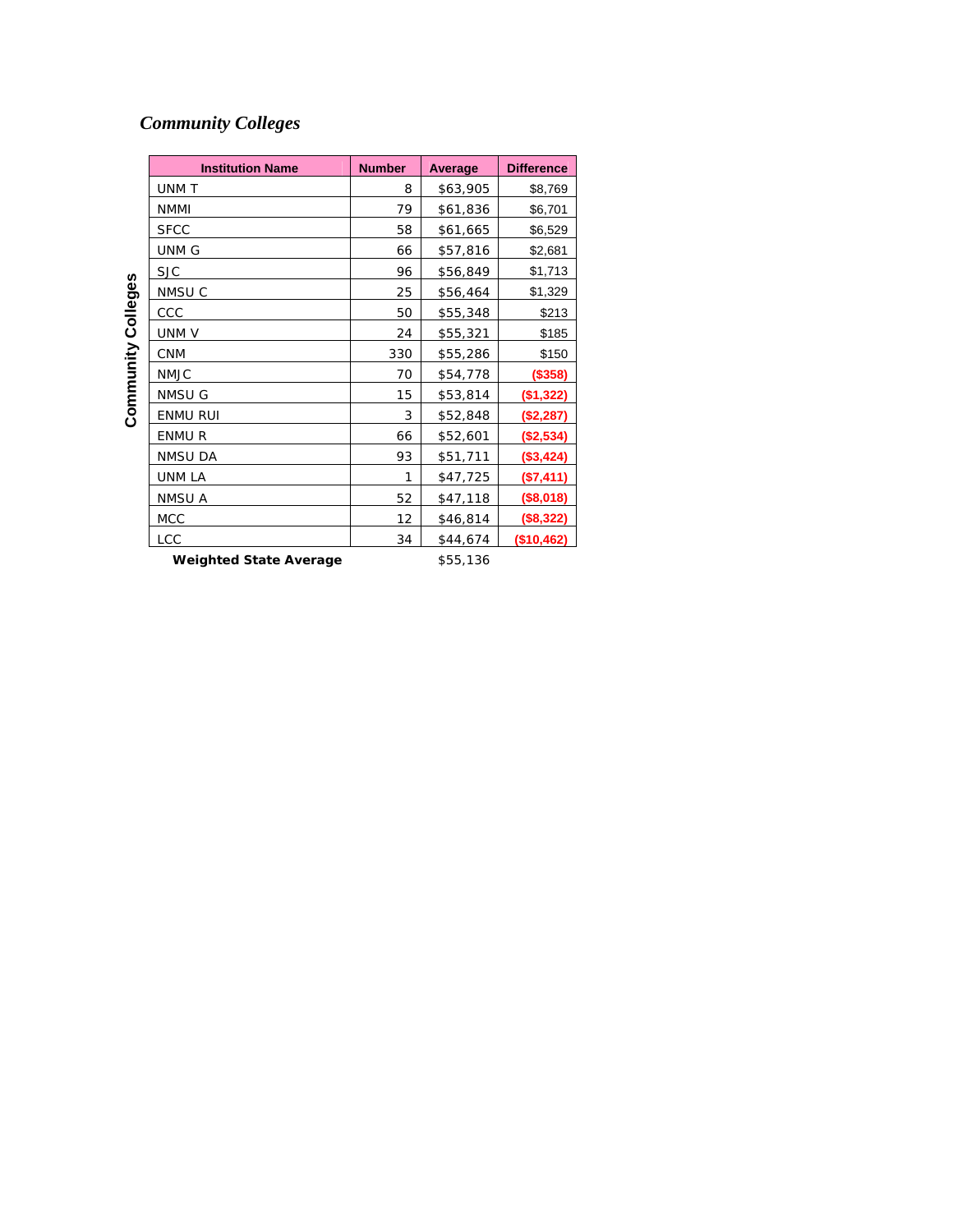#### *Northern New Mexico College*

Current Northern New Mexico College faculty are primarily instructors and there is no current salary discrepancy between faculty of that rank at other comprehensive universities in the state. However, with the additional faculty required to support the expanded mission and new programs, more faculty will be required with higher educational attainment and corresponding salaries.

| <b>Program</b>                                                                                       | 2006           | 2007           | 2008           | 2009           | 2010           |
|------------------------------------------------------------------------------------------------------|----------------|----------------|----------------|----------------|----------------|
| <b>Bachelors Elementary Education</b>                                                                | 1              | 1              | 1              | $\overline{2}$ | $\overline{2}$ |
| Endorsements in Reading, Bilingual Education, TESL                                                   | 1              | 1              | 1              | $\overline{2}$ | $\overline{2}$ |
| <b>Bachelors of Special Education</b>                                                                | 1              | 1              | 1              | $\overline{2}$ | $\overline{2}$ |
| <b>Bachelors of Secondary Math/Science</b>                                                           | 1              | 1              | 1              | $\overline{2}$ | $\overline{2}$ |
| Masters of Teaching & Learning                                                                       | 1              | 1              | 1              | 2              | $\overline{2}$ |
| Masters of Educational Leadership                                                                    | 1              | 1              | 1              | $\overline{2}$ | $\overline{2}$ |
| *BS Biology (1 Ph.D, 1 MS)                                                                           | $\mathfrak{p}$ | $\overline{2}$ | $\mathfrak{p}$ | $\overline{2}$ | $\overline{2}$ |
| *BS Environmental Science (Agr. Sci., Forestry Sci., Environmental<br>Mgt. & Policy - 1 Ph.D.)       | 1              | 1              | 1              | $\overline{2}$ | $\overline{2}$ |
| Math                                                                                                 |                | 1              | 1              | $\overline{2}$ | 2              |
| *Bachelors of Engineering Technology (Materials Sci., Electronics 1<br>Ph.D.)                        |                | 1              | 1              | $\overline{2}$ | $\overline{2}$ |
| <b>Bachelors of Computer Science</b>                                                                 | 1              | 1              | 1              | 2              | $\overline{2}$ |
| <b>Bachelors of Spanish Literature</b>                                                               |                | 1              | 1              | $\overline{2}$ | $\overline{2}$ |
| <b>Bachelors of Native American Studies</b>                                                          |                | 1              | 1              | 2              | $\overline{2}$ |
| <b>Bachelors of Fine Arts</b>                                                                        |                | 1              | 1              | $\overline{2}$ | $\overline{2}$ |
| <b>BS Nursing</b>                                                                                    |                | 1              | 1              | $\overline{2}$ | $\overline{2}$ |
| *BS Integrative Healing - No new faculty indicated)                                                  |                |                | 1              |                |                |
| *Bachelors in Business Administration (Accounting, Project<br>Management - 1 Ph.D., 1 Ph.D. adjunct) |                |                | 1              | $\overline{2}$ | 2              |
| **Engineering                                                                                        |                |                |                |                |                |
| **General Studies                                                                                    |                |                |                |                |                |
| **Criminal Justice                                                                                   |                |                |                |                |                |
| **Social Sciences                                                                                    |                |                |                |                |                |
| ** College Studies/Liberal Arts                                                                      |                |                |                |                |                |
| <b>Annual Total:</b>                                                                                 | 10             | 16             | 18             | 32             | 32             |

\* Proposed now

\*\* Need Identified, not currently requested.

| <b>NNMC Requirements for Proposed Programs</b> |                |                            |           |  |  |  |  |  |
|------------------------------------------------|----------------|----------------------------|-----------|--|--|--|--|--|
| Year                                           | <b>Faculty</b> | <b>Salary Requirements</b> |           |  |  |  |  |  |
| 2006                                           | 10             | S.                         | 622,067   |  |  |  |  |  |
| 2007                                           | 16             |                            | 995,308   |  |  |  |  |  |
| 2008                                           | 18             |                            | 1,119,721 |  |  |  |  |  |
| 2009                                           | 32             |                            | 1,990,615 |  |  |  |  |  |
| 2010                                           | 32             |                            | 1,990,615 |  |  |  |  |  |

Peer Average for Comprehensive

Assistant Professors \$ 62,087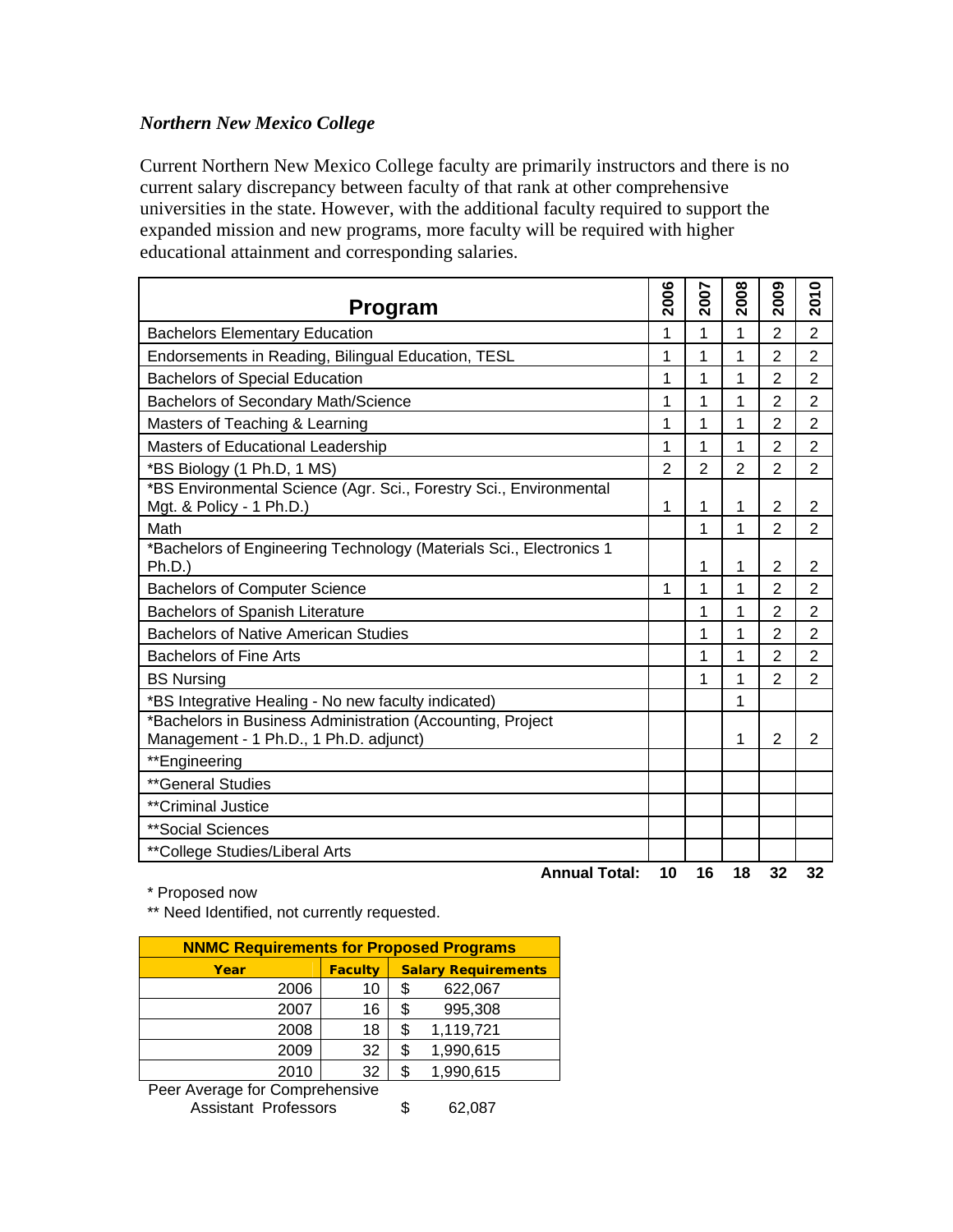# *Appendix A - Peer Group Selection*

Comparisons between institutions are difficult due to their unique characteristics. The composition of the faculty in terms of length of service and educational attainment may affect salary levels. In addition programs in the curriculum will reflect market rates for recruitment and retention of faculty in different disciplines, making science and engineering programs more expensive then liberal arts. Such factors in combination make such comparisons challenging.

In response to these challenges cited above, a neutral source was used to identify regional peer institutions. This source was the U.S. Department of Education which identifies peers based on institutional characteristics such as Carnegie classification, control and level of institution, degree-granting status, Title IV status, and region. Data collected from this source reflects a long standing survey with credibility in the academic community. All New Mexico colleges were removed from the comparisons.

| <b>Research Universities</b><br>(UNM, NMSU, NM Tech) | <b>Comprehensive Universities</b><br>(ENMU, WNMU, NMHU) |
|------------------------------------------------------|---------------------------------------------------------|
| Arizona State Univ., Tempe Campus                    | Angelo State Univ.                                      |
| Oklahoma State Univ.-Main Campus                     | Arizona State Univ., West Campus                        |
| Texas A & M Univ.                                    | Cameron Univ.                                           |
| Texas Tech Univ.                                     | East Central Univ.                                      |
| The Univ. of Texas at Arlington                      | Lamar Univ.                                             |
| The Univ. of Texas at Austin                         | Midwestern State Univ.                                  |
| Univ. of Arizona                                     | Northeastern State Univ.                                |
| Univ. of Houston                                     | Northwestern Oklahoma State Univ.                       |
| Univ. of North Texas                                 | Prairie View A & M Univ.                                |
| Univ. of Oklahoma Norman Campus                      | Sam Houston State Univ.                                 |
|                                                      | Southeastern Oklahoma State Univ.                       |
|                                                      | Southwestern Oklahoma State Univ.                       |
|                                                      | Stephen F Austin State Univ.                            |
|                                                      | Sul Ross State Univ.                                    |
|                                                      | Tarleton State Univ.                                    |
|                                                      | Texas A & M International Univ.                         |
|                                                      | Texas A & M Univ., Corpus Christi                       |
|                                                      | Texas A & M Univ., Texarkana                            |
|                                                      | Texas State Univ., San Marcos                           |
|                                                      | The Univ. of Texas, Brownsville                         |
|                                                      | The Univ. of Texas, San Antonio                         |
|                                                      | The Univ. of Texas, Tyler                               |
|                                                      | The Univ. of Texas, Permian Basin                       |
|                                                      | Univ. of Central Oklahoma                               |
|                                                      | Univ. of Houston, Clear Lake                            |
|                                                      | Univ. of Houston, Victoria                              |
|                                                      | West Texas A & M Univ.                                  |

#### **IPEDS REGIONAL PEER GROUP**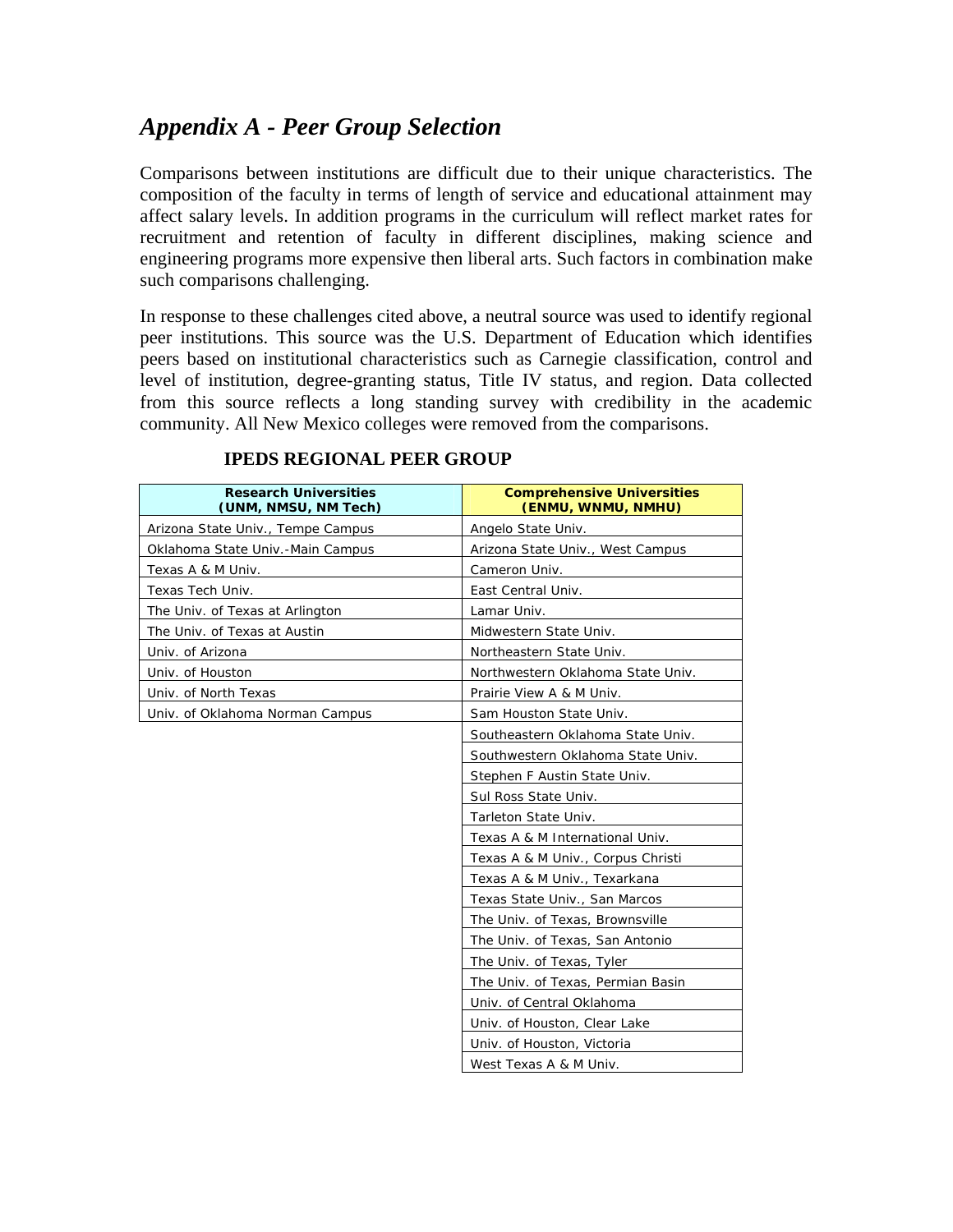## *Appendix B – Methodology*

#### *Technical Definitions:*

**Faculty** - Only Full-time *instructional* faculty equated to 9-month contracts. Any teaching contract longer or shorter than 9-months were converted to 9-month equated contracts.

**Faculty Rank - Full Professor - Highest** Associate Professor - Assistant Professor - Instructor/ Lecturer - Lowest

**Research Institution** - NMSU, NM TECH, UNM

**Comprehensive Institution** - ENMU, NMHU, WNMU

**Institutional Salary Calculations (***weighted average***):** In recognition of the unique institutional characteristics within the peer group, a weighted average salary is calculated to reflect the number of faculty at each level of academic rank and their average salary.

Consider an example institution with 100 faculty; 33 professors, 44 associates, and 23 assistants.

| <b>Pct of Faculty</b> |      | Avg. Salary                      | Weight                      |
|-----------------------|------|----------------------------------|-----------------------------|
| Professor             |      | $33\%$ $\times$ \$75,000 =       | $\frac{1}{2}$ \$24,750      |
| Associate             |      | $44\%$   X \$65,000 =   \$28,600 |                             |
| Assistant             |      | $23\%$   X \$45,000 =            | \$10,350                    |
| <b>Total: 100</b>     | 100% |                                  | \$63,700 Institutional Avg. |

A similar calculation was made for all members of the peer group to determine an "average peer" salary for comparison with New Mexico institutions.

**Peers –** institutions with similar characteristics as determined by NCES.

**IPEDS Regional Peers** - Arizona, Oklahoma, Texas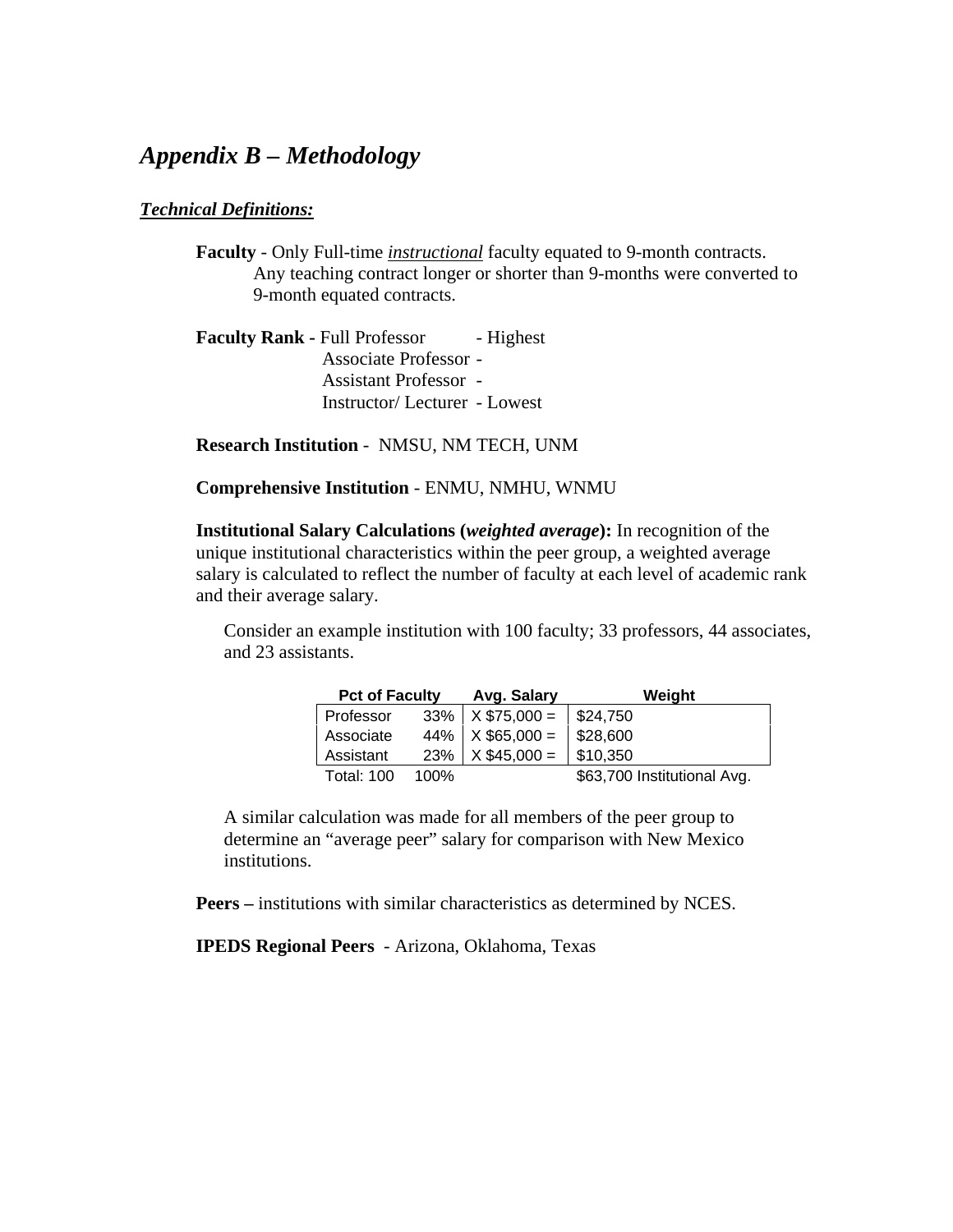#### *Data collection:*

- 2005 Integrated Postsecondary Educational Data System (IPEDS) data was used in this study.
- Peer groups based on IPEDS automated peer group to assure some neutrality in peer selection. (Note that private or tribal schools were removed.)

The peer group is based on:

- o Carnegie classification (2005 Carnegie)
- o Control (Public) and level of institution (Research, Comprehensive, etc…)
- o Degree-granting status (Doctoral, Master's, Bachelor's)
- o Title IV status (Qualification for Federal Financial Aid Programs)
- o Southwest Region (New Mexico, Arizona, Texas, Oklahoma)

Results (See appendix A for specific institutions.)

- o Research
	- 9 Out-of-state peers
	- 3 In-state peers
- o Comprehensive
	- 27 Out-of-state peers
	- 3 In-state peers
- o Community College
	- $\blacksquare$  17 In-state institutions
	- Branch campuses and Independents
- o Transitional Institution
	- NNMC

#### *Population Selection:*

- Full-time salary information for Research and Comprehensive Universities
	- o Collected total salary outlay and number of faculty by institution and academic rank
		- **Professor**
		- Associate Professor
		- Assistant Professor
		- $\blacksquare$  Instructor
		- **Lecturer**
		- No Academic Rank
- Contract length description for faculty employed full time for any academic year. Institutions may have different academic terms or contract lengths. IPEDS recognizes the following:
	- o Full-time faculty on 9 or 10-month salary schedule
	- o Full-time faculty on 11 or 12-month salary schedule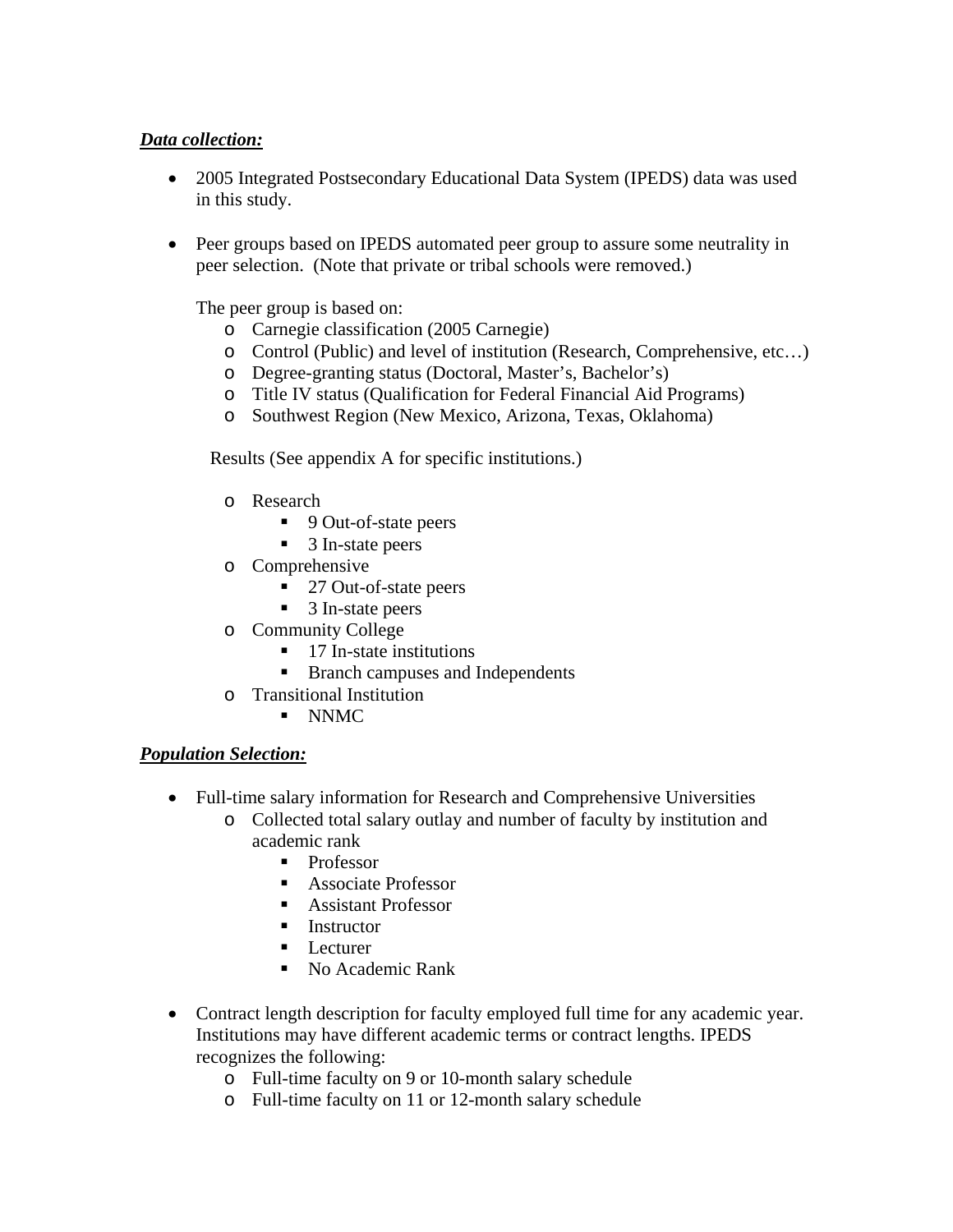#### *9 Month Equivalent Contract:*

Calculation of 9 month equivalent contracts: To facilitate valid comparisons, IPEDS employs the following methodology to convert 11 or 12 month contract into a 9 month equivalent.

- Multiply 11 or 12 month salary amount by 81.8% (9 months divided by 11 months  $= 81.8\%$ )
- Example (not based on actual numbers)
	- o Faculty A is earning \$100,000 under a 11 month contract
	- o  $$100,000 \text{ X } 81.8\% = $81,800$
	- o Faculty A earns \$81,800 under the 9 month-equated

contract

| 11/12 Month Contract | <b>Ratio</b> | <b>Equated 9 Month</b><br><b>Contract</b> |
|----------------------|--------------|-------------------------------------------|
| \$100,000            | $X 81.8\% =$ | \$81,800                                  |

- Calculating the 9 month equated total salary outlay for a specific faculty rank at an institution
	- o Example for Professors (not based on actual numbers)

The sum of 9 or 10 month salary outlay is \$1,980,000 The sum of 11 or 12 month salary outlay is \$605,134

o 9 month equated salary calculation  $$605,134 \text{ X } 81.8\% = $495,000$ 

 $$1,980,000 + $495,000 = $2,475,000$ 

| $11/12$ Month<br><b>Salary Outlay</b> | <b>Ratio</b> | <b>Equated 9 Month</b><br><b>Salary Outlay</b> | 9/10 Month<br><b>Salary Outlay</b> | <b>Total Salary</b><br><b>Outlay for</b><br><b>Professor</b> |
|---------------------------------------|--------------|------------------------------------------------|------------------------------------|--------------------------------------------------------------|
| \$605,134                             | $X81.8\% =$  | \$495,000                                      | $+$ \$1,980,000 =                  | \$2,475,000                                                  |

#### *Salary and Benefits Calculation:*

- o Average salary of full-time faculty by institution and academic rank
	- Divide total salary outlay by number of faculty members in respect to institution and academic rank
	- Example (not based on actual numbers)
		- o Total salary outlay for Professors at Institution A is

\$2,475,000

- o Total number of Professors at Institution A is 33
- o Average salary of Professors at Institution A is
	- $\$2,475,000 / 33 = $75,000$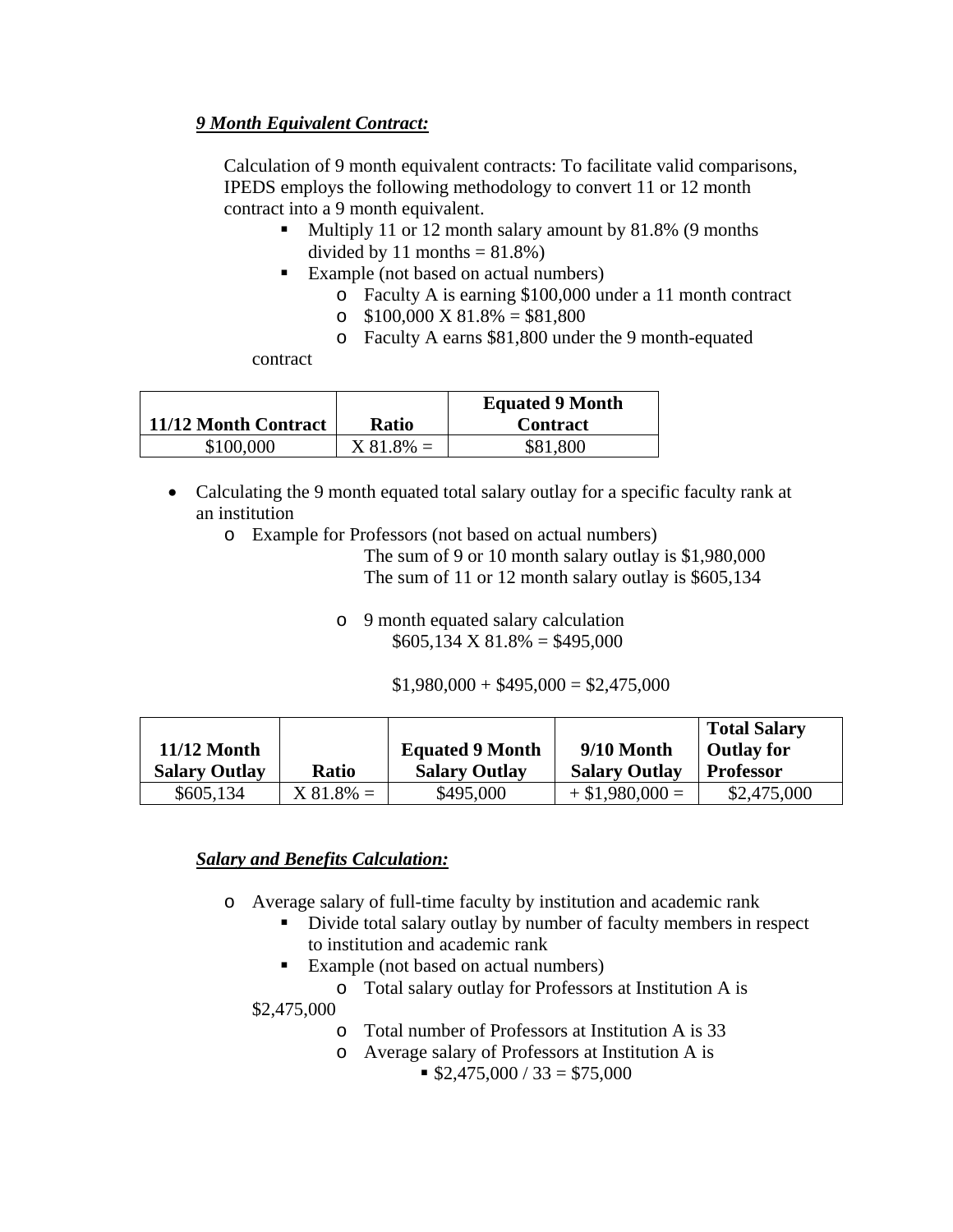| ⋖           |                |                      |               | Avg.          |
|-------------|----------------|----------------------|---------------|---------------|
|             | <b>Faculty</b> | <b>Salary outlay</b> | <b>Number</b> | <b>Salary</b> |
| Institution | Professor      | \$2,475,000          | 33            | \$75,000      |
|             | Associate      | \$2,860,000          | 44            | \$65,000      |
|             | Assistant      | \$1,035,000          | 23            | \$45,000      |
|             | Total:         | \$6,370,000          | 100           |               |

- o Benefits calculation
	- Total benefit outlay is divided by total salary outlay to arrive at a ratio of salary vs. benefits
	- Example (not based on actual numbers)
		- o Total Salary outlay at institution A is \$6,370,000
		- o Total Benefits outlay at institution A is \$1,592,500
		- o  $$1,592,500 / $6,370,000 = 25\%$
	- Using this percentage we can now estimate an average benefits for each of the academic ranks
	- Example (not based on actual numbers)

|      |                |              |                       |                 | <b>Total</b>        |
|------|----------------|--------------|-----------------------|-----------------|---------------------|
| ◀    | <b>Faculty</b> | <b>Ratio</b> | Avg. Salary           | <b>Benefits</b> | <b>Compensation</b> |
| tion | Professor      |              | $25\%$   X \$75,000 = | \$18,750        | \$93,750            |
|      | Associate      |              | $25\%$   X \$65,000 = | \$16,250        | \$81,250            |
| m    | Assistant      | 25%          | $X$ \$45,000 =        | \$11,250        | \$56,250            |

o Weighted average salary of full-time faculty at an institution

- Get the total number of faculty at the institution by adding the number of faculty members from all of the academic rank.
- Derive the percentage of each academic rank
- Example (not based on actual numbers)
	- o Professor:  $33 / 100 = 33\%$
	- $\circ$  Associate: 44 / 100 = 44%
	- $\circ$  Assistant: 23 / 100 = 23%
- Calculate the weighted average by multiplying the percentage with the average salary of each academic rank and adding the resulting numbers together
- Example (not based on actual numbers)

|              |                | Avg. Total     |                     |          |  |
|--------------|----------------|----------------|---------------------|----------|--|
|              | <b>Faculty</b> | <b>Percent</b> | <b>Compensation</b> | Weight   |  |
| tion<br>nsti | Professor      | 33%            | $X $93,750 =$       | \$30,938 |  |
|              | Associate      | 44%            | $X$ \$81,250 =      | \$35,750 |  |
|              | Assistant      | 23%            | $X$ \$56,250 =      | \$12,938 |  |
|              |                | 100%           |                     | \$79,625 |  |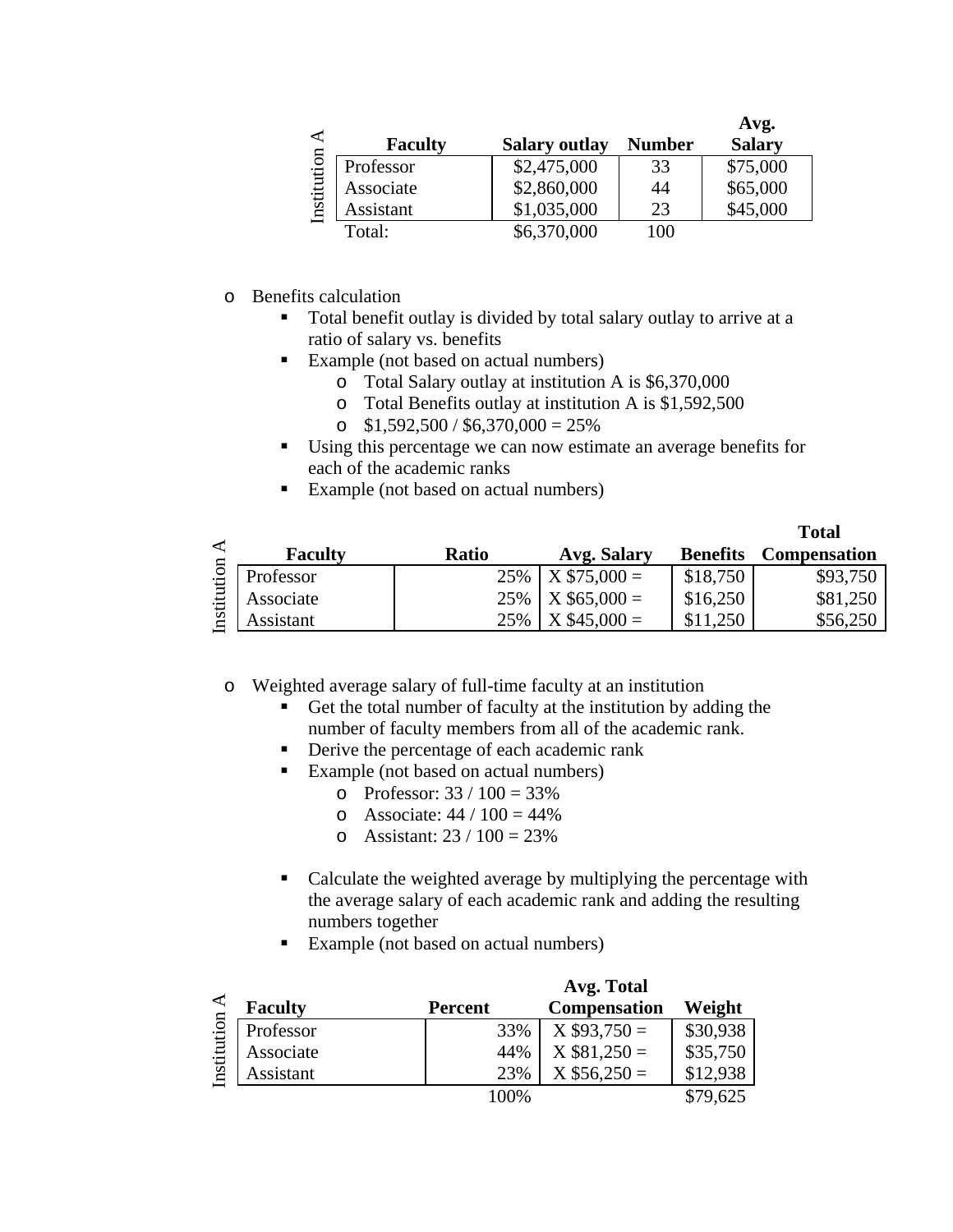A similar calculation was made for all members of the peer group to determine an average peer salary for comparison with New Mexico institutions.

 $A \times \alpha$ 

|                      | <b>AVE.</b><br>Compensatio |                |                |          |  |
|----------------------|----------------------------|----------------|----------------|----------|--|
| <b>Institution</b>   | <b>Number</b>              | <b>Percent</b> | n              | Weight   |  |
| <b>Institution A</b> | 100                        | 22%            | $X $79,625 =$  | \$17,518 |  |
| <b>Institution B</b> | 54                         | 12%            | $X $84,300 =$  | \$10,116 |  |
| Institution C        | 154                        | 34%            | $X$ \$60,100 = | \$20,434 |  |
| <b>Institution D</b> | 114                        | 25%            | $X$ \$62,000 = | \$15,500 |  |
| <b>Institution E</b> | 32                         | 7%             | $X $95,200 =$  | \$6,664  |  |
| Total                | 454                        | 100%           |                | \$70,232 |  |
|                      |                            |                |                |          |  |

#### *Gap calculation:*

- **Weighted average of IPEDS peer group is compared to New** Mexico weighted average.
- Example (not based on actual numbers)
	- o If the weighted average of IPEDS peer is \$70,232 and
	- o If the weighted average of New Mexico (NM) peer is \$60,232 and
	- o If the total number of NM peer faculty is 50
	- $\degree$  \$70,232 \$60,232 = \$10,000 is the weighted average difference per full time faculty
	- o  $$10,000$  X 50 (NM peer faculty) = \$500,000 (estimated total cost of bringing the NM peers up to IPEDS peers)

|                     |                     | <b>Number</b>     |          |              |
|---------------------|---------------------|-------------------|----------|--------------|
| Peer group          | NM peer             |                   | of NM    | <b>Total</b> |
| <b>Compensation</b> | <b>Compensation</b> | <b>Difference</b> | faculty  | Cost         |
| \$70,232            | $-$ \$ 60,232 =     | \$10,000          | $X 50 =$ | \$500,000    |